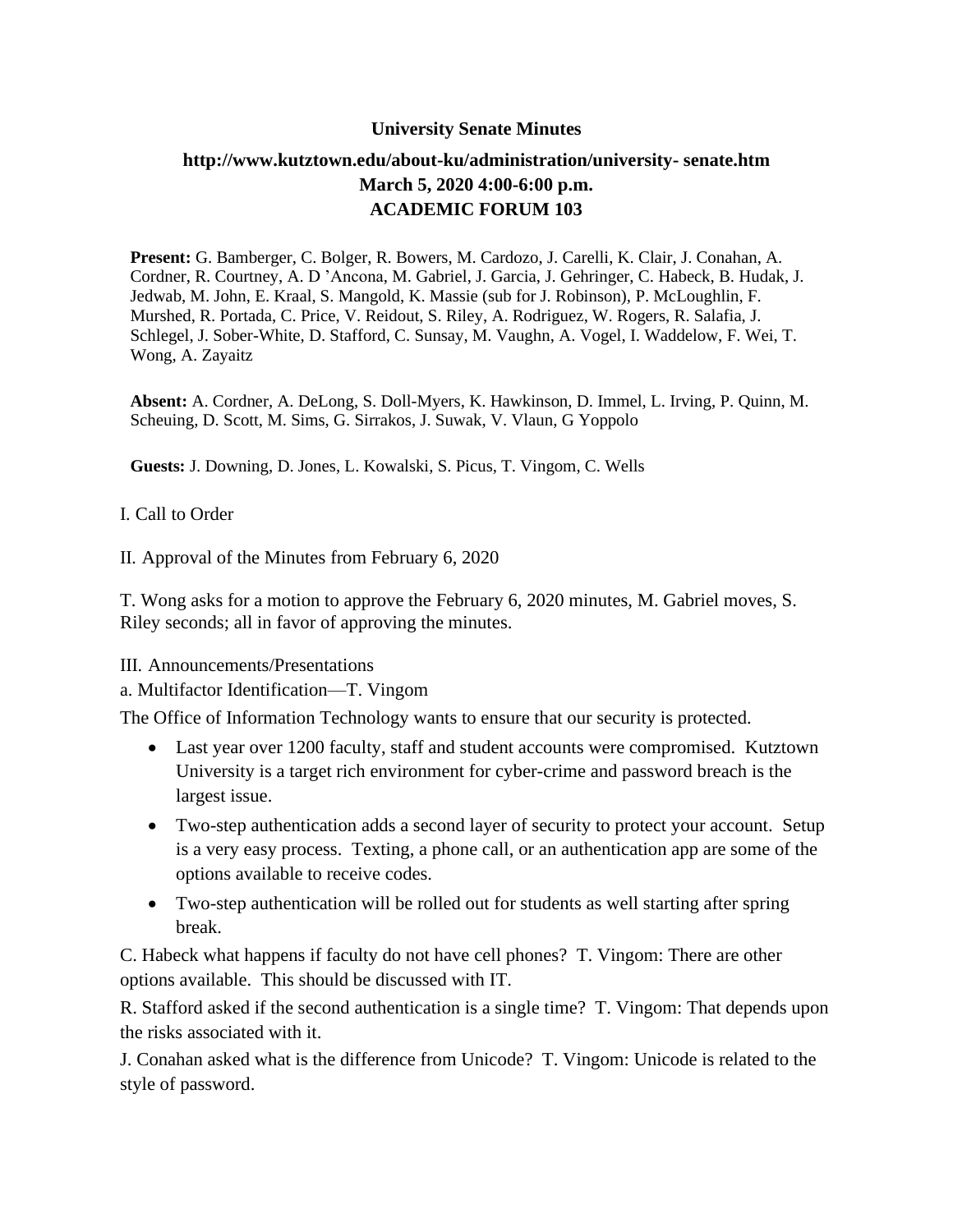T. Wong asked what happens if you lose your phone, travel, or battery is dead; do you completely lose access to accounts? T. Vingom: Backups are important and setting up multiple authentication options. You can use passcodes, cellular coverage is not necessary A. Zayaitz: It is already part of what we are doing for example online banking, issue is that financial damage is being done to individuals and data, it is time to implement this system, we are trying to protect your data, it will cause you to do a second action. We are not sure how often.

D. Stafford was a victim of identity theft and is in favor of the two-step authentication process. T. Vingom: Faculty members email accounts have been compromised and there have been many instances of financial loss. We need to secure our data, this is a good thing for us, balancing convenience with security.

b. Bookstore Update—J. Downing

- At the secretary's breakfast new textbook adoption forms were shared. This form includes additional questions that allow us to work on affordability options as well as open access initiatives.
- We are also creating a form to allow faculty to view their submissions and see access availability options.
- Inclusive access option has a day-one access to e-materials. It is at a reduced cost and is billed as a part of tuition to the student's account. It gives the student option to opt out if they do not want to be part of that program. There are also optional print upgrades available. Allows students to have access for the first two weeks of the class prior to opting in, upgrading, or dropping out.
- Inclusive access: A pilot was conducted with e-material delivered through the LMS or publishers' website. We negotiate a lower price. Publishers are willing to get on board. If student likes a print copy, we make it available. If the course is dropped students are automatically refunded. In the case where IA has not been transparent, schools have made the choice to sign contracts with publishers, this is against our interest.
- We have an eBook partner, since it is safer to use one vendor to represent everyone, and we are very transparent. Savings have been over \$125,000 in spring 2020. The biggest savings are in Math, but it is not ideal for English. It needs to be a good fit. We are happy to review and consult regarding items that might be a good fit.
- We have created additional resources as the program has grown. A login handout has been created to help students troubleshoot issues as well as a video overview of the system within D2L. The video is available on the bookstore's webpage.
- Through new, used, rentals and inclusive access, we have saved over \$800,000 and the average cost of materials has gone down over the semesters.
- Current adoption rate at 8.65% with a target date of March 15. The next date would be registration and adoptions happening around April 27th adoptions. Overall levels were a little lower until the start of the semester. The sooner we can source the less expensive we can get them, and savings are passed on to the students.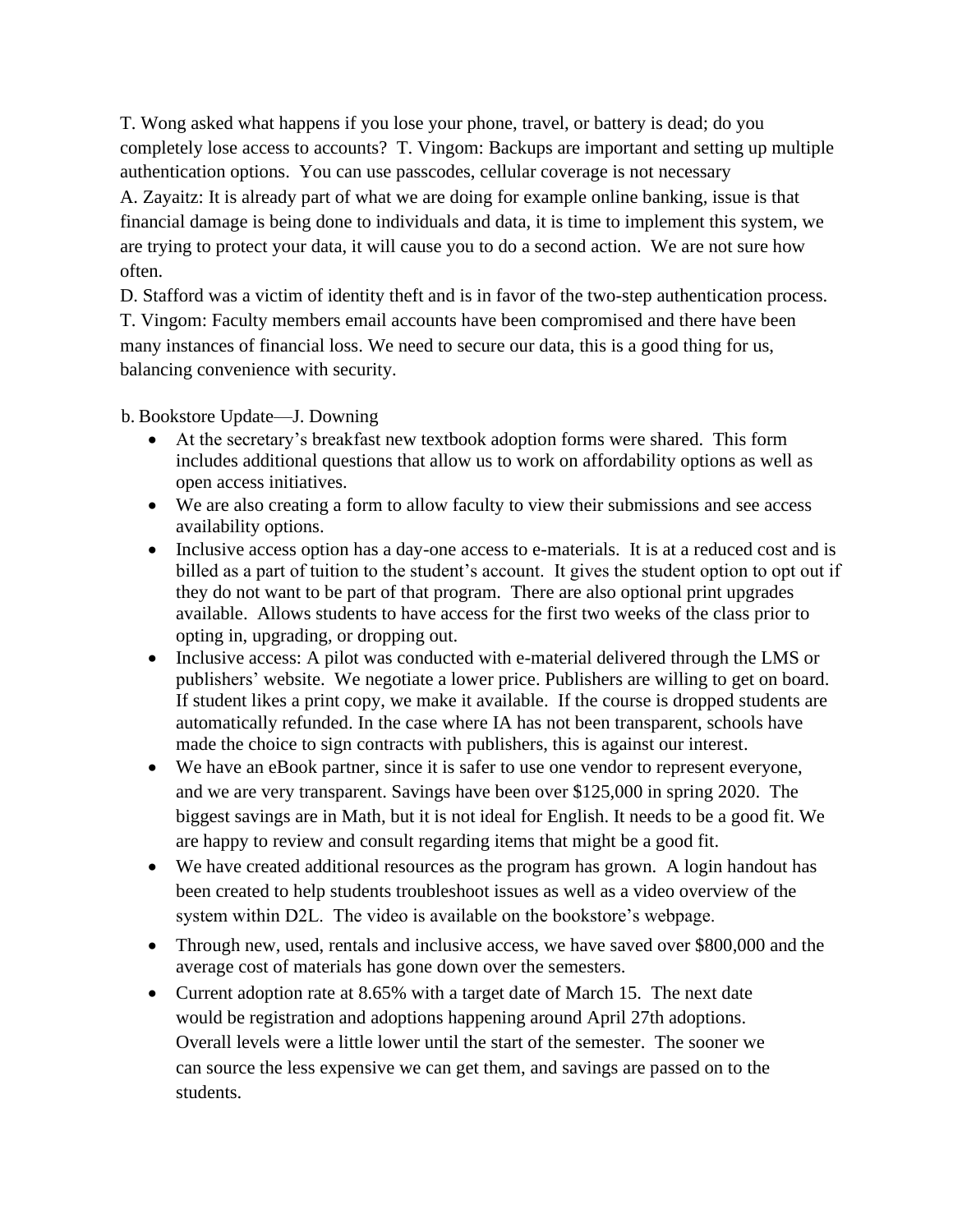- Equitable Access is designed to have a base price for each student for a term fee. We see that approaching. For Kutztown to do this we would need to 80% of material to be digital. Inclusive access is step one to that.
- W. Rogers: If I am interested in this what do I need to do?

J. Downing: Email me or work with department secretaries. We can assess pricing based on the material and see if it's a good fit. If an eBook is a good fit, we install a widget and the book appears on D2l. The deadline for inclusive access in the fall is June 15.

Virtual shelf allows students to see course materials for all their classes. It auto fills with the classes they are enrolled in. It updates nightly and adjusts for drop/add. This app is exclusive for Kutztown.

We also have a very liberal return policy. The best in the state system.

T. Wong: Does it make sense to have faculty members to the adoptions themselves. J.

Downing: When department secretaries are involved, we usually have higher adoption rates. When departments are self-submitting adoption rates tend to decrease.

Agostini: How does the \$800,000 in savings compare to last year? J. Downing: The inclusive access has made that number slightly higher just because we have been growing the inclusive access program.

## IV. Reports

a. Senate President—A.M. Cordner

I am sorry that I cannot be with you all today, although I leave you in very capable hands. In today's meeting, Troy Vingom will give a presentation on the Multifactor Identification Process that will soon be used at KU--a process that will provide better protection of private information. Jackie Downing will also provide an update on the work that the Bookstore has been doing to support our students.

The Constitutional Task Force has met and identified a chair. We are currently compiling a list of issues that to be addressed, but the first to be tackled will be to ensure that the timeline for Willingness to Serve and elections is consistent with our practice, needs, and technological capabilities. If you are aware of an issue with the constitution that should be reviewed, please bring it to my attention within the next 2 weeks.

### b. Senate Vice President—T. Wong

- i. Willingness to Serve Update
	- a. Some positions have no or not enough volunteers. Please take the information back to your constituency. If anyone wishes to volunteer, you can email T. Wong directly. We would like to get these positions filled by April.
	- Academic Standards & Policies Committee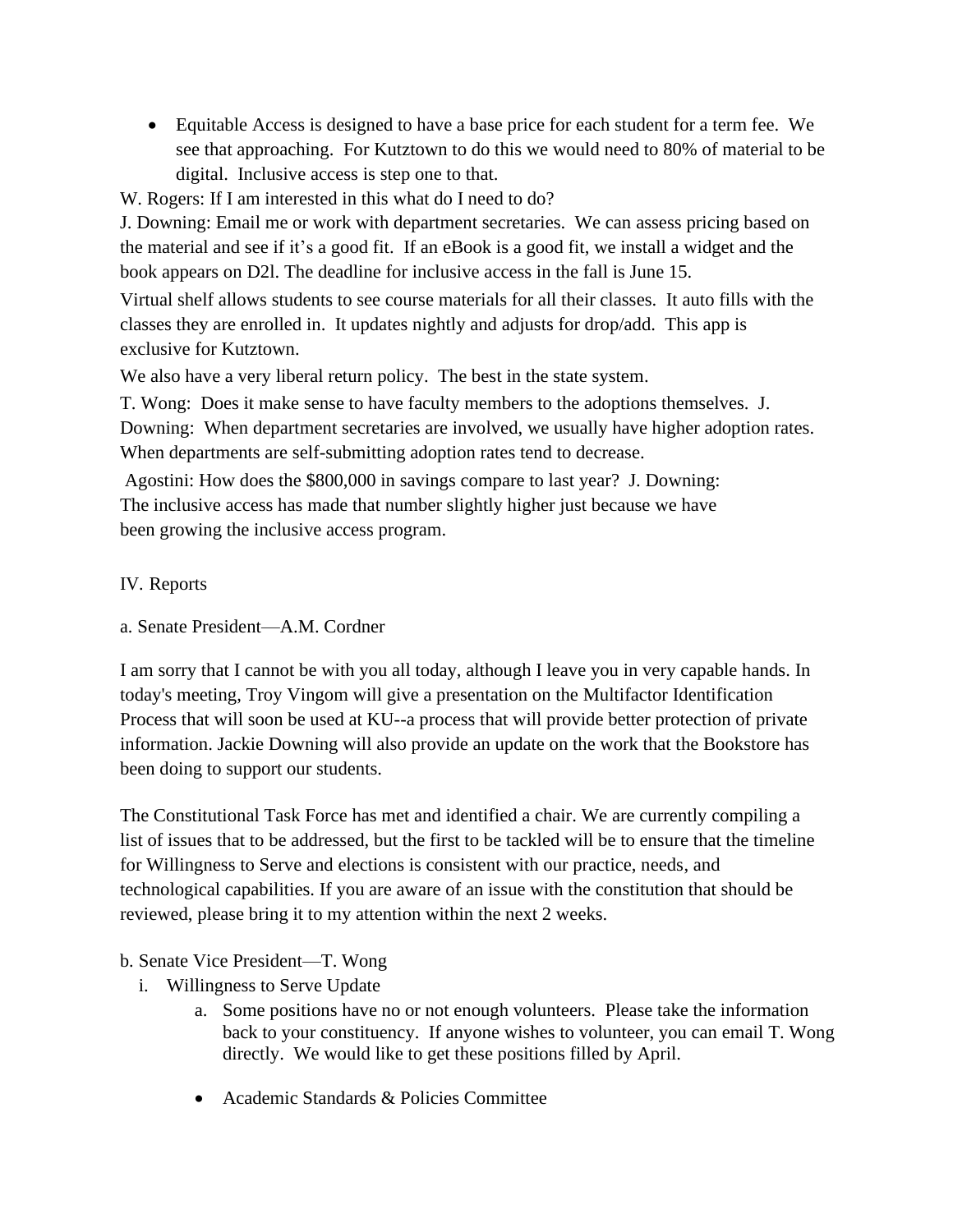- College of Business
- Academic Technology Committee
	- College of Visual & Performing Arts
- Center for the Enhancement of Teaching Advisory Board
	- 2 State System of Higher Education Summer Teaching Program Graduates
- International Affairs Committee
	- Academic Dean/Director
- Institutional Review Board for the Projection of Human Subjects
	- Non-Scientific Area (need 3 more)
- Professional Development Committee
	- College of Education Alternate Research Committee
	- College of Business Alternate
	- Administrator Alternate
- c. Senate Secretary—M. John
	- i. Elections Update

Various representatives on the Committee on Committees, Grade Appeal Board and Strategic Planning and Resources Committee are selected via an election process. **Nominations for the following committee positions will open approximately February 24 and will be open for two weeks.** Elections for the positions will be held

after spring break.

### **Committee on Committees (Term-3 years)**

College of Visual & Performing Arts Representative (1 tenure or tenure-track, teaching and non-teaching) Professional Staff (1 professional staff member)

# **Grade Appeal Board (Term–3 years)**

College of Liberal Arts & Sciences Representative (1 tenured, teaching or non-teaching) Graduate Faculty Representative (1 tenured, teaching or non-teaching) College of Education Representative (1 tenured, teaching or non-teaching)

### **Strategic Planning and Resources Committee (Term-3 years)**

College of Visual & Performing Arts Representative (1 tenure or tenure-track, teaching and non- teaching)

College of Education Representative (1 tenure or tenure-track, teaching and non-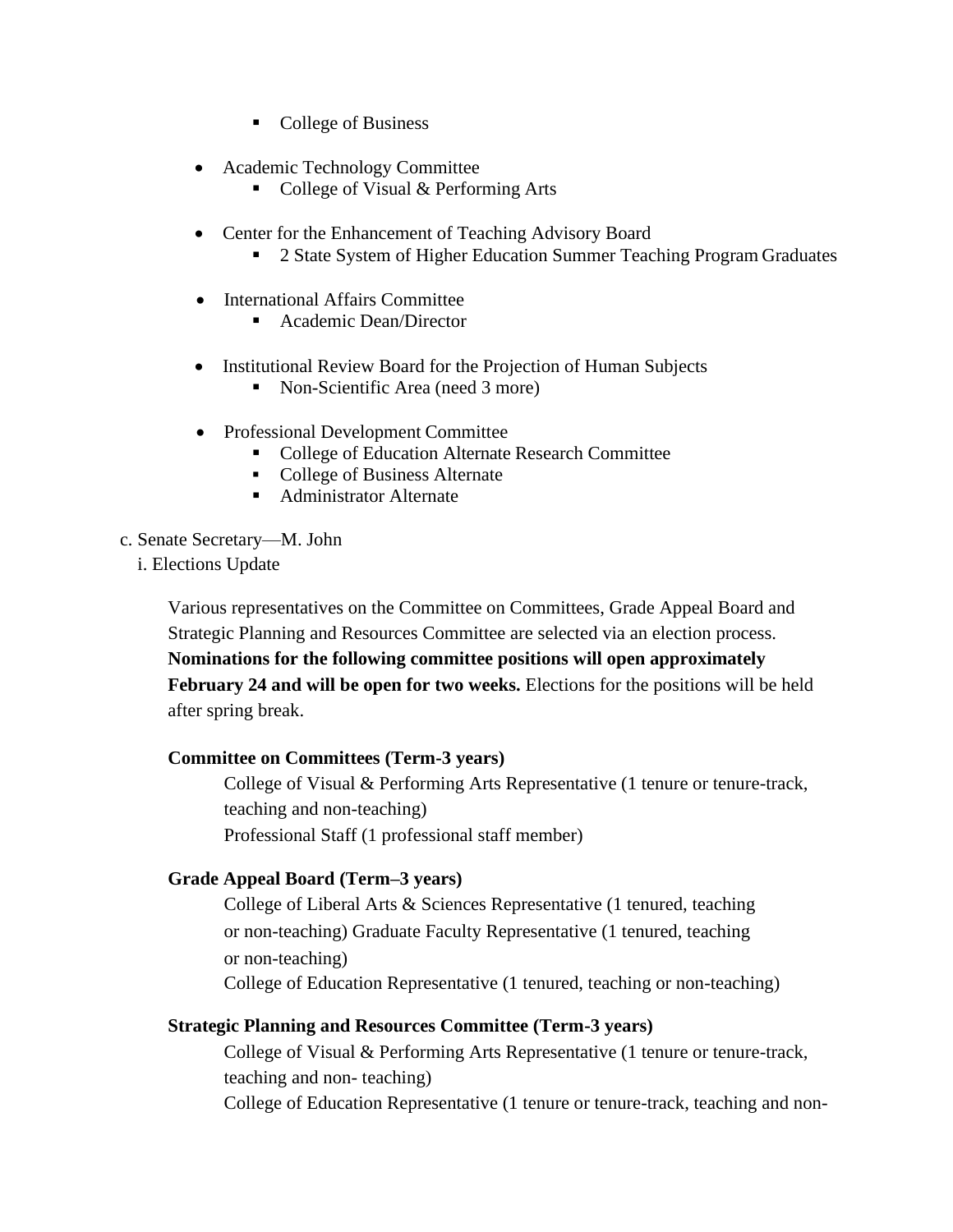teaching)

## **University Senate**

At-Large Faculty Representative (Eligibility: All permanent and tenure track faculty, teaching and non-teaching. Must have 3 years full-time service at the University by August 2019. This is a 3-year term.)

At-Large Professional Staff Representative (Senator representing the views of all professional staff at the University. Must have 3 years full-time service at the University by August 2019. This is a 3-year term. KU employees designated "Professional Staff" are all those represented by SCUPA and Managers below rank of Cabinet.)

d. University President—K. Hawkinson (presented by A. Zayaitz)

- Governor Wolf was on campus to talk about the Nellie Bligh scholarship.
- **•** The Chancellor Greenstein will be on campus on March  $27<sup>th</sup>$ . Open forum from 10-11:30 am. In MSU 183.
- The Emergency Management Team has been meeting regarding the coronavirus. In daily contact with the PA department of health and/or CDC. Continuation of operation plans are being revised.
- Monitoring report has been submitted to Middle States. The small team will be hear beginning April 30.

T. Wong: In April, there are many events that celebrate student research. A list of events has been emailed to faculty. Please encourage your students to attend. J. Schlegel: Is there a way to consolidate student excuse requests? T. Wong: Asking

students to email their professors. We are open to suggestions.

e. University Provost—A. Zayaitz (see president's report)

f. Student Government Board—B. Hudak

- Our board has elected Agostino D 'Ancona as the new student body vice president whom will now serve as a voting senator in this body.
- Student Government Board participated in the Kindness Karnival today in MSU 218. Hosted by Friends of Rachel.
- Our board approved the preliminary budget for next academic year raising the fee \$12 totaling the student activity fee for next year at \$178.
- We have put together a program for students who are currently attending high school and are dually enrolled here in Kutztown courses that will take place at the end of the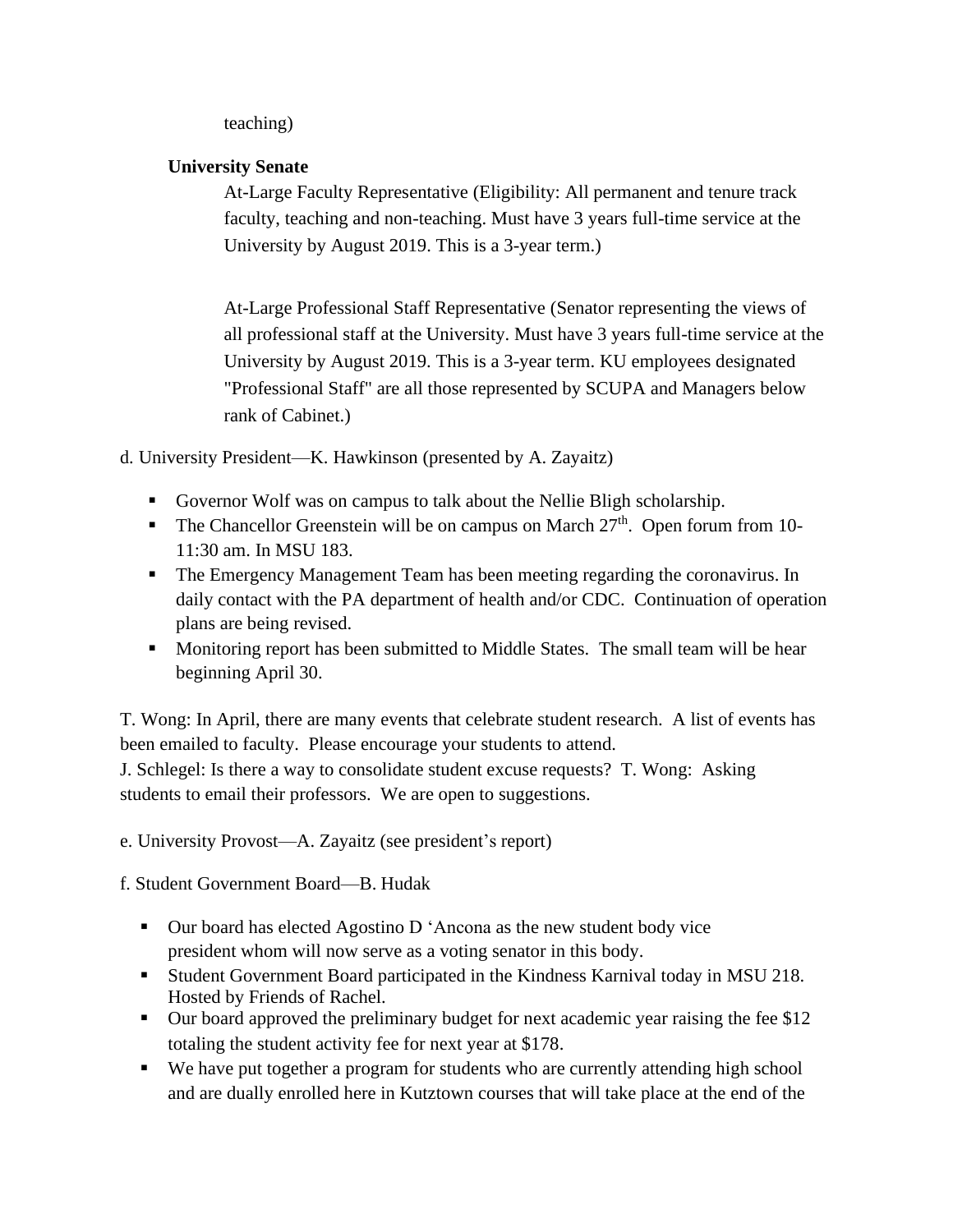month.

- Our annual SGA Day will be held on 4/21/20 at 11am on the MSU Lawn.
- **Example 1** Spring into success campaign with CASA after spring break. Our reps will have tables in the MSU, CASA will provide students with academic success tips and SGB will provide food, and stress balls for the student who stop to receive the tips.
- **The Student Concerns that were collected regarding FYS and the clinical experience** have been voiced to Dr. Hawkinson and Dean Ward.
- Recent Guests hosted included
	- Registrar presenting MYKU features
	- Kent Dahlquist from housing and dining services
	- Dr. Hilton
	- Krista Evans from Admissions
	- Bernard McCree from Financial Aid
	- Dr. Mace regarding study abroad opportunities
- Upcoming Guests include Matt Delaney, Financial Sustainability Plan and Dr Andrea Kirshman.

g. Assessment Office—K. Rauch

- Extended Assessment grant deadline to March 16th after spring break. Any questions ask K. Rauch or K. Prock.
- Academic assessment council is finishing the template for report due September 15<sup>th</sup>. Deans will have the report. Some of you have been revising the SLOs and changing the measures so a quick check will be done. Some curriculum maps, for example, have been updated.
- We have been attending some program so we will be reaching out.
- h. Unions

# **APSCUF**

There are a lot of things going on within the purview of APSCUF-KU. A lot of the union leadership is working hard to ensure the best possible workplace exists for faculty here at Kutztown University. This is a basic summary of issues and business that is currently being discussed and worked on through APSCUF-KU. These highlights are summaries, so for more details feel free to ask at the Senate or email me at [quinn@kutztown.edu.](mailto:quinn@kutztown.edu)

# • General Education

Search on MyKU The IT staff has been working under the direction of the Registrar's office, with input from others on campus, to create an interface allowing us to better negotiate MYKU when advising our students with general education. The new interface makes it much easier to determine which courses are available in the various General Education categories as well as alerting faculty as to whether they are open or closed. This new interface will go into effect this semester when students begin registration for Fall 2020, barring any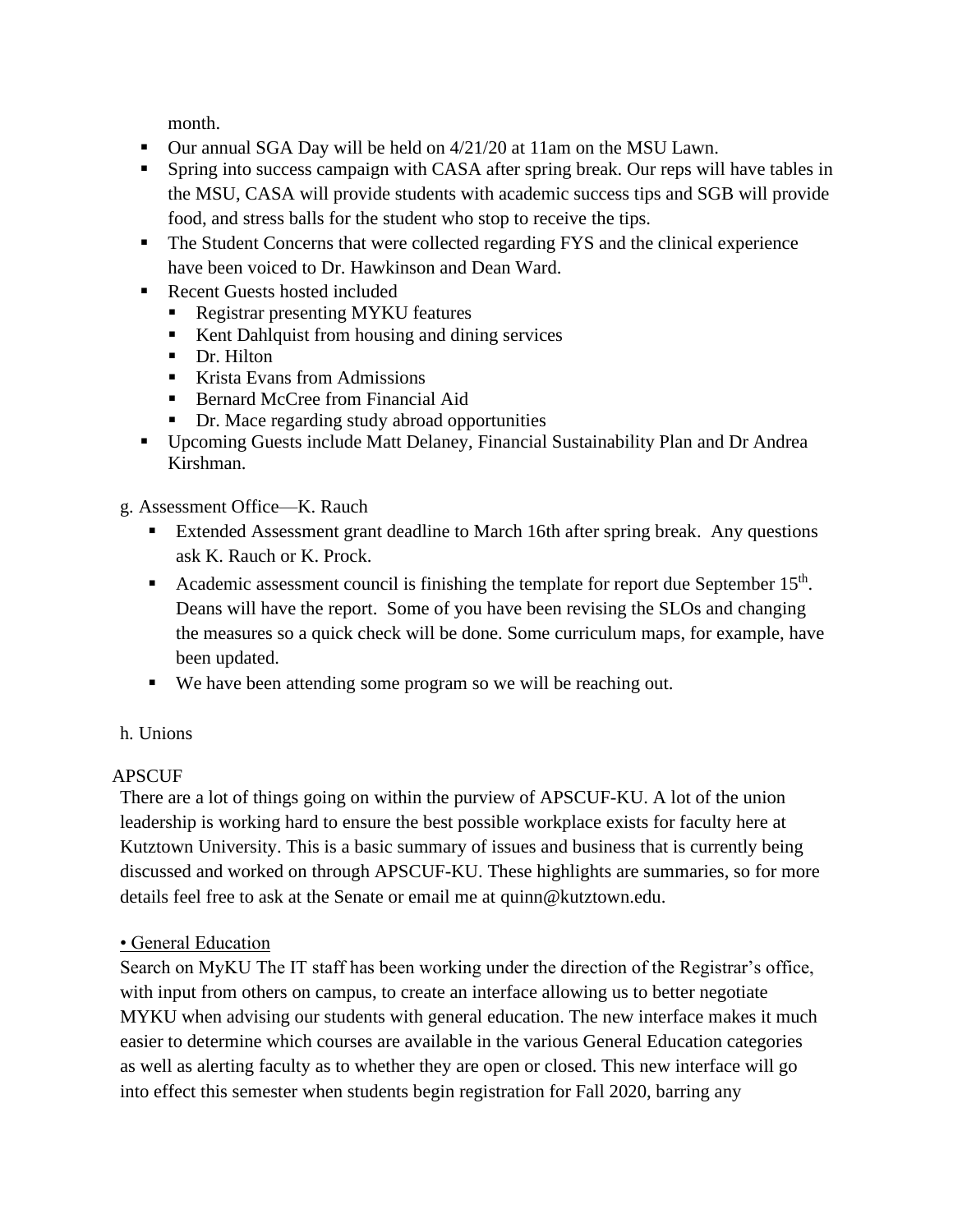unforeseen problems that may arise.

### • Curriculum Process

Improvements Faculty has expressed concerns with the lengthy curriculum process that is in place here at Kutztown University. Other universities in the State System seem to run more quickly and efficiently when approving and implementing curricular changes. APSCUF-KU formed a task force, headed by Lisa Frye, to examine our current practices, and suggest changes that could be made. Once they have come up with a list of possible changes, they will be run through the University Curriculum Committee, APSCUF-KU Representative Council, and the

Senate. The goal is to streamline our curricular system using a shared governance process. Look for these suggestions to be shared with the Senate soon.

### • Retirement Process

As you may or may not know, there is a retirement package on the table for those eligible for retirement. For this package to be officially granted, at least 200 faculty across the state system must sign up to participate. As of February, there were only 154 faculty signed up. However, there is some speculation that PASSHE might approve the package anyway, due to their desire to cut spending.

### • Retrenchment

As you are aware, one of the biggest concerns that APSCUF-KU has right now is the possibility of retrenchment. For those that aren't used to the language, retrenchment is the process in the contract that administration can use to lay off faculty, tenured or not. With all the financial issues constantly being discussed, both at Kutztown, and at the State System, we want to be prepared to oppose retrenchment, and not be caught off guard. As of now, the local administration HAS NOT informed us of retrenchments for next year. However, the Chancellor has recently told the University President's that they need to look to "curtail the use of temporary faculty; for example, by striving to first engage permanent faculty to meet instructional needs, including permanent faculty at other universities." He also wants them to "Eliminate low-enrolled programs; for example, through consolidation of programs within a university and by consolidating programs at two or more universities." The elimination of low enrolled programs is the EXACT LANGUAGE that was used when the administration retrenched faculty at Kutztown University last time. So even if the local administration is not the driving force behind the elimination of faculty, it sure looks that statewide PASSHE could be. In response, the union has been requesting financial, enrollment, and policy information to be prepared if retrenchments become a reality.

### • Enrollment

Once again, the union is concerned with the enrollment process and projections that exist here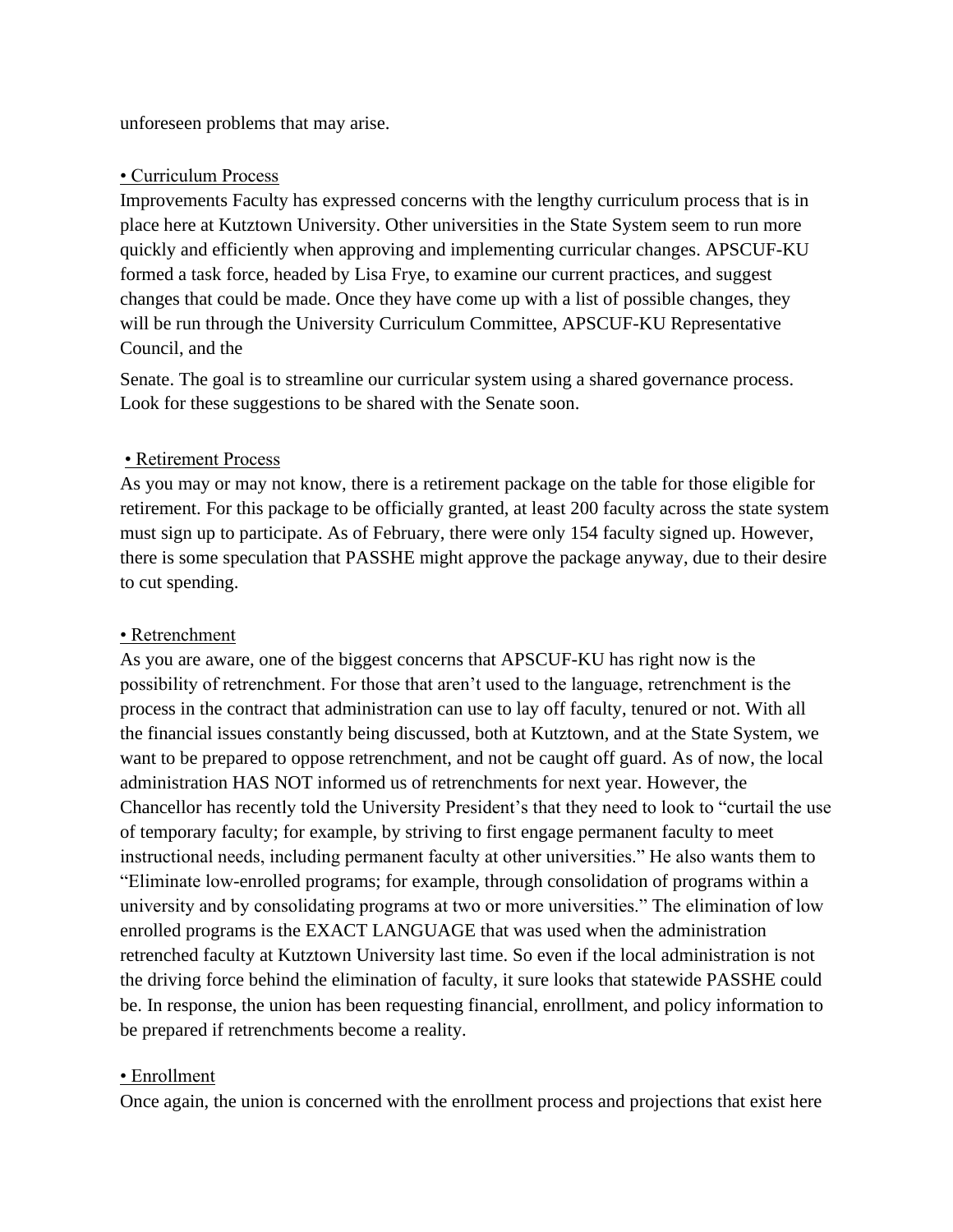at Kutztown. Despite the plans, consultants, and hiring of new administrative staff, enrollment at Kutztown continues to decline. According to the administration, there doesn't seem to be any change in that pattern soon. The administration has invited APSCUF-KU to offer ideas and ways to try and change the situation, so we will be taking them up on their offer. We intend on working the Department of Academic Enrichment and others on gathering some ideas and presenting them to the administration. Any suggestions that the union discusses will also be given to the Senate for consideration as well. We ALL need to work together to understand the enrollment problem, and successfully try to deal with it. This will continue to be a large topic of discussion this semester.

#### • Financial Sustainability Plan

At our last Senate meeting, the administration gave a presentation on the Financial Stability Plan that it was required to create and turn in to PASSHE. The administration has since made this plan accessible to APSCUF-KU. As you may remember, this plan is a 5-year plan that calls for the reduction of the faculty compliment by about 15 % over a two-year period. Their goal is to raise the faculty to student ratio to about 20 to 1. This is going to start by looking at retirements as well as the reduction of temporary faculty, which will certainly hurt the quality of education here at the university. The 20 to 1 ratio has no foundation in best educational practices. The real issue is that PASSHE wants Kutztown University to balance its budget WITHOUT touching reserves. The union will continue to monitor how the administration proceeds as well as any developments locally.

### • Course Caps and Temporary Faculty

This issue just goes in line with the theme of reducing the faculty compliment. During Winter Break, course caps were raised, allowing the load of temporary faculty to be reduced from full to part time. These changes were done last minute, without the input from the department chairs or others involved. This also ties into the issue of minimum course enrollment, which allows the administration to justify canceling a course that has too few students to run. The administration is not able to give a minimum course enrollment number, because they feel courses and programs need to be looked at on a case-by-case basis. The union has argued that this makes course offerings and schedules more difficult, since departments are constantly chasing a moving target. We will continue to monitor this issue as we approach advisement and course registration. These are the main issues that the union has been working on thus far. There are others that can be read about in the minutes from Representative Council or Meet and Discuss. The main theme in all of this is not enough money, low enrollment, and a reduction of the workforce. We all need to be prepared and stay on top of these issues as they unfold.

Paul V. Quinn Sr. APSCUF-KU Representative to Senate

**SCUPA**